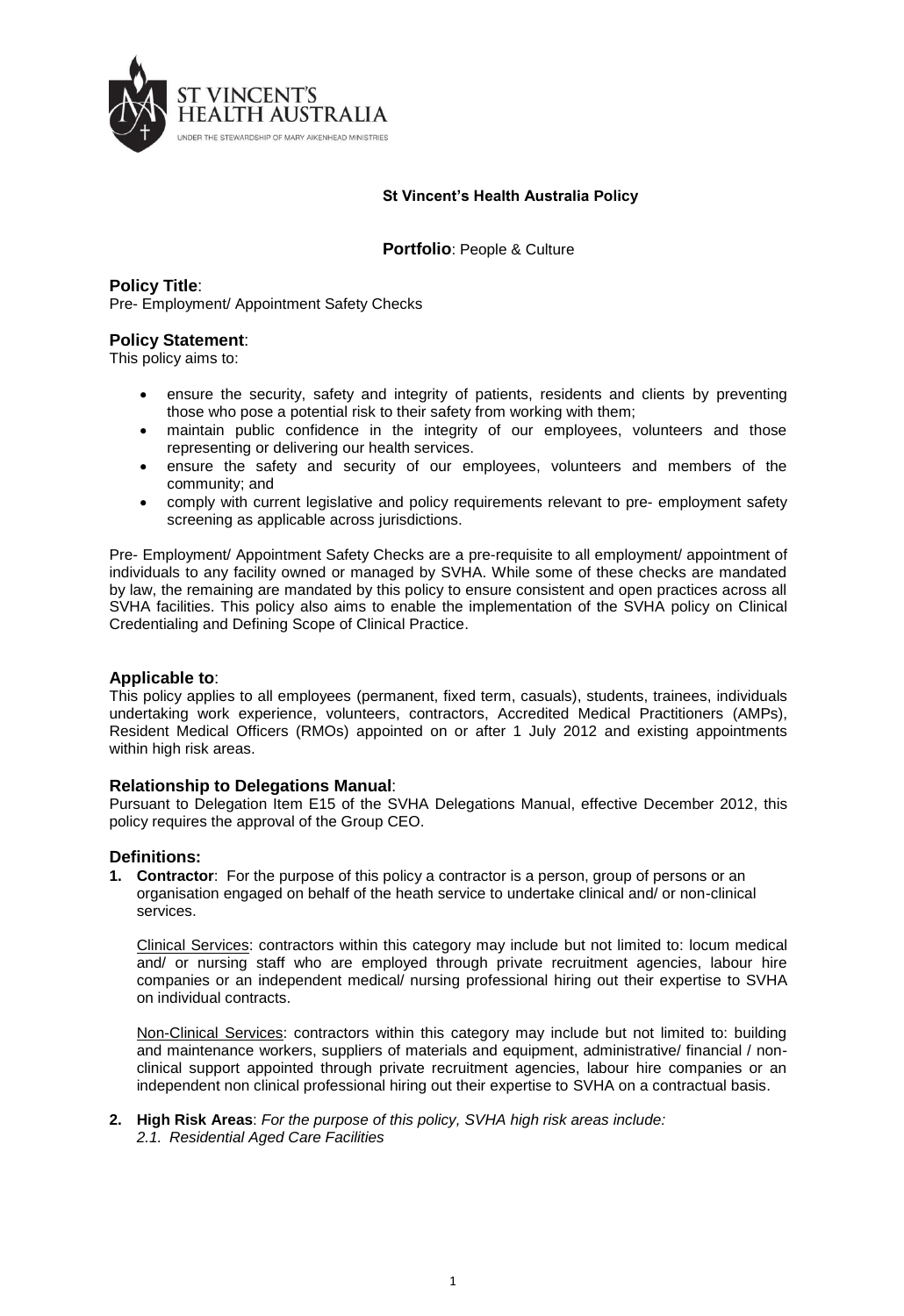

- *2.2. Aged Care Hostels*
- *2.3. Community Aged Care Packages (CACP)*
- *2.4. Flexible Care Services including:*
	- *2.4.1.Extended Aged Care at Home packages (EACH), Extended Aged Care at Home Dementia packages(EACHD) , Multi-Purpose Service (MPS) places and Transitional Aged Care*
- *2.5. Correctional Health Services*
- *2.6. Mental Health Services*
- **3. Child**: *Child means a person under eighteen (18) years of age.*

# **Exemptions:**

Contractors of non-clinical services who attend the workplace to undertake work on an ad hoc basis (e.g. one off repairs/ maintenance), individuals from other health facilities that are on-site to undertake competency assessments or undertake short-term work experience/assignments and students undertaking work experience for less than a month are exempt from the requirements of this policy as long as the person does not have unsupervised access to patients/ residents private or confidential information/ documents whilst they are in a SVHA service and are informed of the areas they are permitted and those they are not permitted to enter.

### **Policy Procedures and Outcomes**:

The types of checks that will be undertaken prior to all potential employment/ appointment include (but not limited to as some areas e.g. correctional health services may require individuals to undergo further security procedures/ checks or NSW Public Services may require immunisations as part of their employment):

### **1. PROOF OF IDENTITY CHECK**

While a proof of identity check is not a legislated requirement, it aligns with good risk management and fraud prevention practice as it will ensure that any person appointed is the person they claim to be. It is therefore a requirement for all individuals, prior to commencement; to provide SVHA with appropriate documentation to satisfy the 100 point ID check adapted from the requirements of the *Financial Transaction Reports Act 1988*.

All SVHA facilities must sight relevant original documents totalling 100 points and note in writing that the individual's identity was confirmed for all appointed employees/ individuals.

Applies to: All persons appointed by SVHA to undertake work/ volunteering activities.

### **2. NATIONAL POLICE CHECK (NPC)/ NATIONAL CRIMINAL RECORD CHECK (NCRC)**

SVHA requires that National Police Checks or National Criminal Record Checks be undertaken not only for those individuals required by law but for all employees , volunteers, AMPs, RMOs and contractors **prior to** being appointed to their role and/or prior to their initial accreditation regardless of the duration of their appointment/ employment with SVHA.

A NPC/ NCRC is a police check that is conducted by nominated jurisdiction authorities, the outcome of which is a 'National Police Certificate' that provides a national summary of an individual's offender history. This check is conducted because a person's prior convictions/ charges may be relevant to the performance of the duties of some positions.

NPC/NCRC are one-off checks (for non-high risk areas only) that are required to be undertaken for all individuals, provided their employment/ appointment with SVHA is unbroken. All SVHA facilities (except NSW Public Hospitals) may accept an original or certified copy in the event an individual has a current 'National Police Certificate' as long as the certificate is:

- Less than six (6) months within the date of issue volunteers, trainees, employees, AMPs, RMOs, Medical Practitioners or
- Less than three (3) years within the date of issue for contractors and students.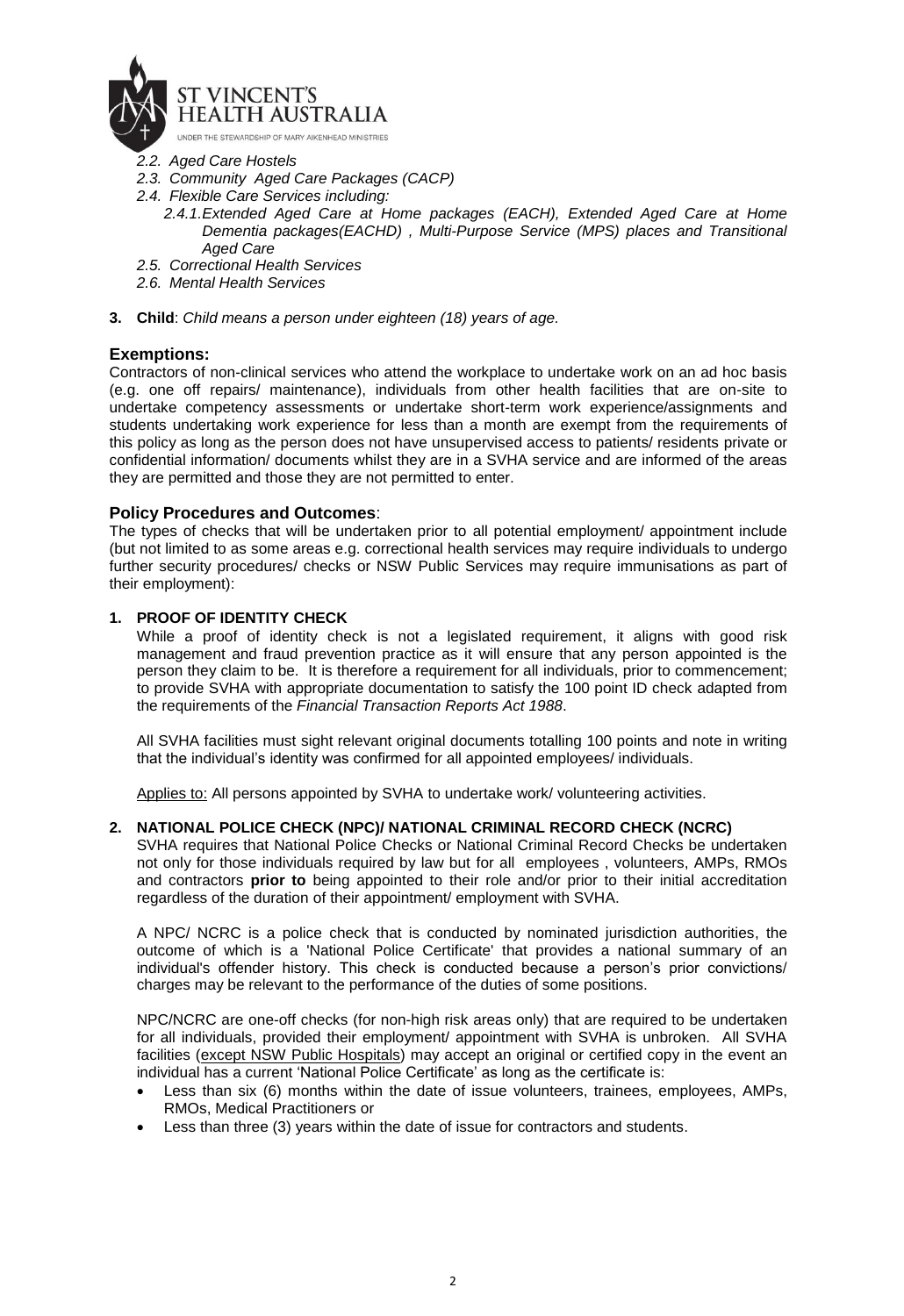

 Less than three (3) years within the date of issue for employees transferring employment from an acquired facilitiy, as long as the 'National Police Certificate' are provided from the transferring employer.

#### **2.1. Applicants from overseas and/or with overseas experience**

SVHA recognises that applicants from overseas may, as part of their visa approval be required by the Department of Immigration and Citizenship (DIAC) to undergo a criminal history check from their country of origin and/or other countries where they have resided or been employed in.

Applicants who have worked or resided overseas prior to commencing work with SVHA must provide a statutory declaration stating whether or not they ha**ve** been charged, convicted or been found guilty of any offence and have no pending criminal charges or convictions from any country they have resided in or been employed in. If they do have such records, they must list the date of offence, type of offence and court outcome.

Individuals who have initially arrived in Australia within six (6) weeks from their start date of employment are not required to undergo an Australian NPC/NCRC but are still required to complete a statutory declaration as stated above.

Individuals who have returned to Australia from overseas will be required to undergo an Australian NPC/NCRC in addition to providing a statutory declaration as stated above.

#### **2.2. Periodic NPC/NCRC in High Risk Areas**

All individuals working within high risk areas, regardless of the frequency of their work, will be required to undertake a NPC/ NCRC **once prior to** appointment followed by **periodic check every 3 years**.

In addition to undertaking a NPC/NCRC, all individuals appointed to perform work in high risk area of Aged Care may, where applicable also need to provide a statutory declaration if they were a citizen or resident of another country other than Australia since turning 16 years of age stating they have never been:

- convicted of murder or sexual assault; or
- convicted of, and sentenced to imprisonment for, any other form of assault

Applies to: All persons appointed by SVHA undertaking work/ work experience, volunteering activities (contractors, volunteers, trainees, students, employees).

### **3. WORKING WITH CHILDREN CHECK/ BLUE CARD**

In addition to the NPC/NCRC, the Working With Children Check is a system that is in place to contribute to the creation of safe and supportive environments for children and young people when receiving services across a range of industries. It helps to keep children safe by preventing those who pose a risk to the safety of children from working with them, in either paid or volunteer work.

Each state and territory has its own requirement and it is necessary to fulfil the requirements in the jurisdiction in which an individual is engaged to perform work/ volunteering activities. The table below provides an overview of the requirements across each of the Jurisdictions within which SVHA operates.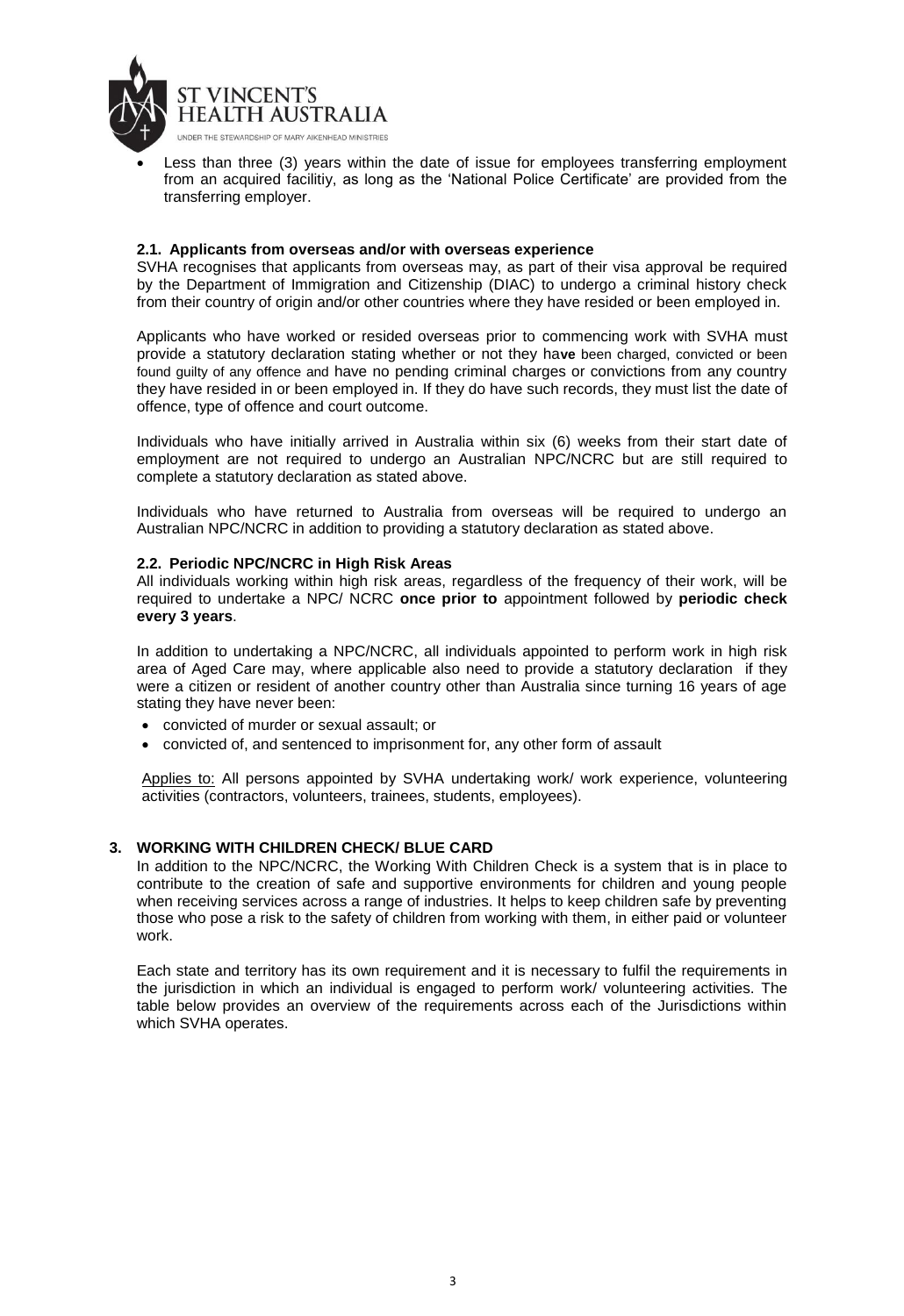

| <b>Jurisdiction</b> | Act                                                                                     | <b>Requirements</b>                                                                                                                                                                                                                                                                                                                                                                                                                                                                                                                                                                                                                                                                                                                                                                                                                                                                                                                                                                                                                              |
|---------------------|-----------------------------------------------------------------------------------------|--------------------------------------------------------------------------------------------------------------------------------------------------------------------------------------------------------------------------------------------------------------------------------------------------------------------------------------------------------------------------------------------------------------------------------------------------------------------------------------------------------------------------------------------------------------------------------------------------------------------------------------------------------------------------------------------------------------------------------------------------------------------------------------------------------------------------------------------------------------------------------------------------------------------------------------------------------------------------------------------------------------------------------------------------|
| <b>NSW</b>          | Child<br>Protection<br>(Working<br>With<br>Children) Act<br>2012 (NSW)                  | A Working With Children Check is a prerequisite for anyone in<br>child-related work in NSW. If the outcome is a clearance, the<br>Check is valid for five years and may be used for any child-<br>related work (paid or voluntary) in NSW. Cleared applicants will<br>be subject to ongoing monitoring and relevant new records could<br>lead to a bar and the clearance being revoked. Before engaging<br>an individual for child-related work (paid or unpaid), an employer<br>must verify that the worker has a Working With Children Check<br>clearance (or has completed the application process for a new<br>Check). The only way to verify a status is using the new online<br>verification system; you may not accept paper evidence of a<br>clearance or an application from the worker because they may<br>have since been barred.                                                                                                                                                                                                     |
|                     |                                                                                         | Employees/Volunteers/Students: Mandatory for all AMP's,<br>RMO's, students, trainees, and volunteers who are appointed to<br>undertake child-related work/activities. A child-related worker is<br>responsible for applying for his/her own Working with Children<br>Check.                                                                                                                                                                                                                                                                                                                                                                                                                                                                                                                                                                                                                                                                                                                                                                      |
|                     |                                                                                         | Before engaging a new paid child-related worker, an employer<br>must ensure the worker has a clearance to work with children, or<br>a completed Check application in process                                                                                                                                                                                                                                                                                                                                                                                                                                                                                                                                                                                                                                                                                                                                                                                                                                                                     |
| QLD                 | Commission<br>Children<br>for<br>Young<br>and<br>People<br>and<br>Child<br>Guardian Act | Individuals are required to apply for a Working With Children<br>Check to obtain a suitability notice/ 'Blue Card' in Queensland. A<br>Blue Card is valid for three years from the date of issue and<br>entitles<br>individuals<br>engage<br>in<br>child-related<br>to<br>occupations/volunteering.                                                                                                                                                                                                                                                                                                                                                                                                                                                                                                                                                                                                                                                                                                                                              |
|                     | 2000 (Qld)                                                                              | <b>Employees:</b> All paid employees (with the exemption of<br>Registered Health Practitioners/ Workers) who work with children<br>and young people must hold a blue card or an exemption card if<br>their work falls into a category of regulated employment and they<br>work, or are likely to work, for at least: eight consecutive days, or<br>once a week for each week during a period of four weeks, or<br>once a fortnight for each fortnight during a period of eight weeks,<br>or once a month for each month during a period of six months<br>unless an exemption applies. A paid employee can commence<br>regulated child-related work once their application is lodged<br>with the Paid employees must submit a renewal application<br>before their card's expiry date to continue working. Commission<br>provided that the application is not subsequently withdrawn or<br>the employee is not issued with a negative notice. Note:<br>employees who have been members of staff prior to 1 May 2001<br>do not require a Blue Card. |
|                     |                                                                                         | <b>Volunteers/ Students: Volunteers/ trainees/ students must hold</b><br>a Blue Card and current positive notice prior to commencing<br>work in one of the categories as specified by the Commission.                                                                                                                                                                                                                                                                                                                                                                                                                                                                                                                                                                                                                                                                                                                                                                                                                                            |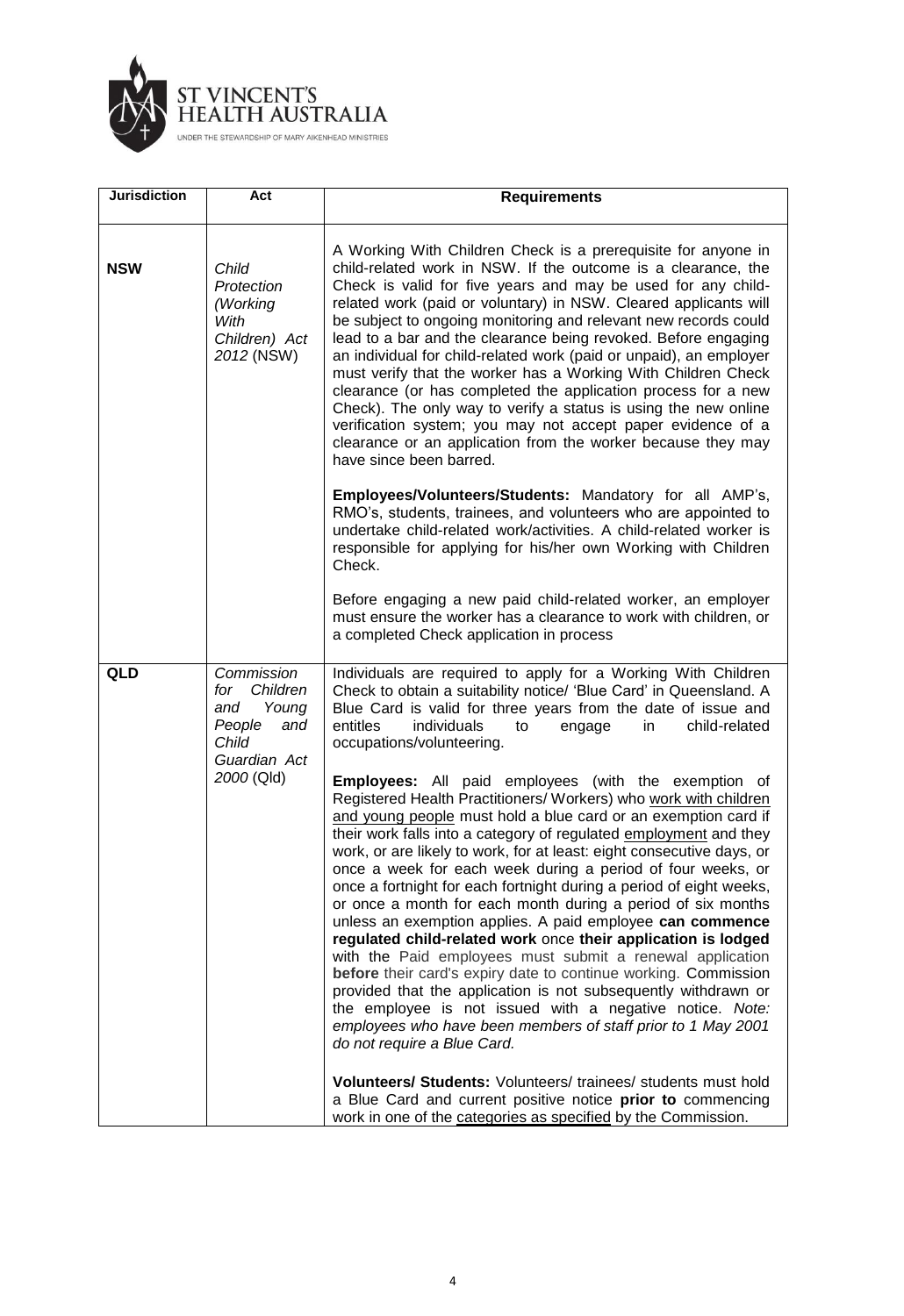

|            |                                                    | <b>Management:</b> Operators or people seeking to operate a<br>business working with children and young people must hold a<br>blue card or an exemption card prior to commencing work if<br>their work falls into a category of regulated business<br>Application Forms, definitions, and information on how to obtain<br><b>Blue</b><br>Card<br>be<br>from:<br>may<br>accessed<br>a<br>http://www.bluecard.qld.gov.au/about.html |
|------------|----------------------------------------------------|-----------------------------------------------------------------------------------------------------------------------------------------------------------------------------------------------------------------------------------------------------------------------------------------------------------------------------------------------------------------------------------------------------------------------------------|
| <b>VIC</b> | <b>Working With</b><br>Children Act<br>2005 (Vic.) | The Working with Children Act requires that any person who<br>wishes to work or volunteer in any of the 20 listed child-related<br>occupational fields are required to possess a 'Working with<br>Children Check Card'(WCC Card). This Card is valid for five<br>years from the date of issue and the Card entitles individuals to<br>engage in child-related occupations as an employee or a<br>volunteer.                       |
|            |                                                    | Employees/ Volunteers/ Students: All employees, AMPs,<br>RMOs and volunteers who wish to work in, one of the 20 listed<br>child-related occupational fields must apply for a WWC check<br>and provide a current assessment notice and WWC Card prior<br>to engaging in child- related work or volunteering activity.                                                                                                              |
|            |                                                    | Application Forms, definitions of child-related<br>work<br>or<br>volunteering activity and information on how to undertake a<br><b>WWC</b><br>Check<br>be<br>from:<br>may<br>accessed<br><http: www.justice.vic.gov.au=""></http:>                                                                                                                                                                                                |

### **4. PROOF OF ELIGIBILITY TO WORK IN AUSTRALIA/ VISA ENTITLEMENT VERIFICATION ONLINE (VEVO)**

To ensure individuals employed or appointed by SVHA are eligible to perform work/ volunteering activities, SVHA will undertake the following to verify an individual's entitlement to work prior to their appointment/ employment.

Proof of eligibility to work in Australia required by SVHA may include a Full Australian Birth Certificate; or an Australian Passport or an Australian Citizenship Certificate. Individuals who are unable to present the above will be required to provide satisfactory evidence of a valid Australian Visa to work and remain lawfully in Australia.

Visa Checks: All Australian Visas presented to SVHA must be verified to confirm any work restrictions/ limitations. Visa Entitlement Verification Online (VEVO) is a free online facility offered by the Department of Immigration and Citizenship that allows organisations to check the visa entitlements and conditions of a visa holder.

Based on the conditions and limitations of an individual's visa (e.g. working holiday visa holders, student visa holders etc.), individuals may be required to provide additional documentation (e.g. time of visa renewal, or when there are changes to their visa status) to the employer. Any such changes or updates provided by individuals to SVHA must be followed by a new VEVO check to verify and validate the changes provided.

VEVO Checks can be conducted by accessing the [<Department of Immigration and Citizenship](http://www.immi.gov.au/managing-australias-borders/compliance/info-employers/evo-orgs.htm)  [website>.](http://www.immi.gov.au/managing-australias-borders/compliance/info-employers/evo-orgs.htm)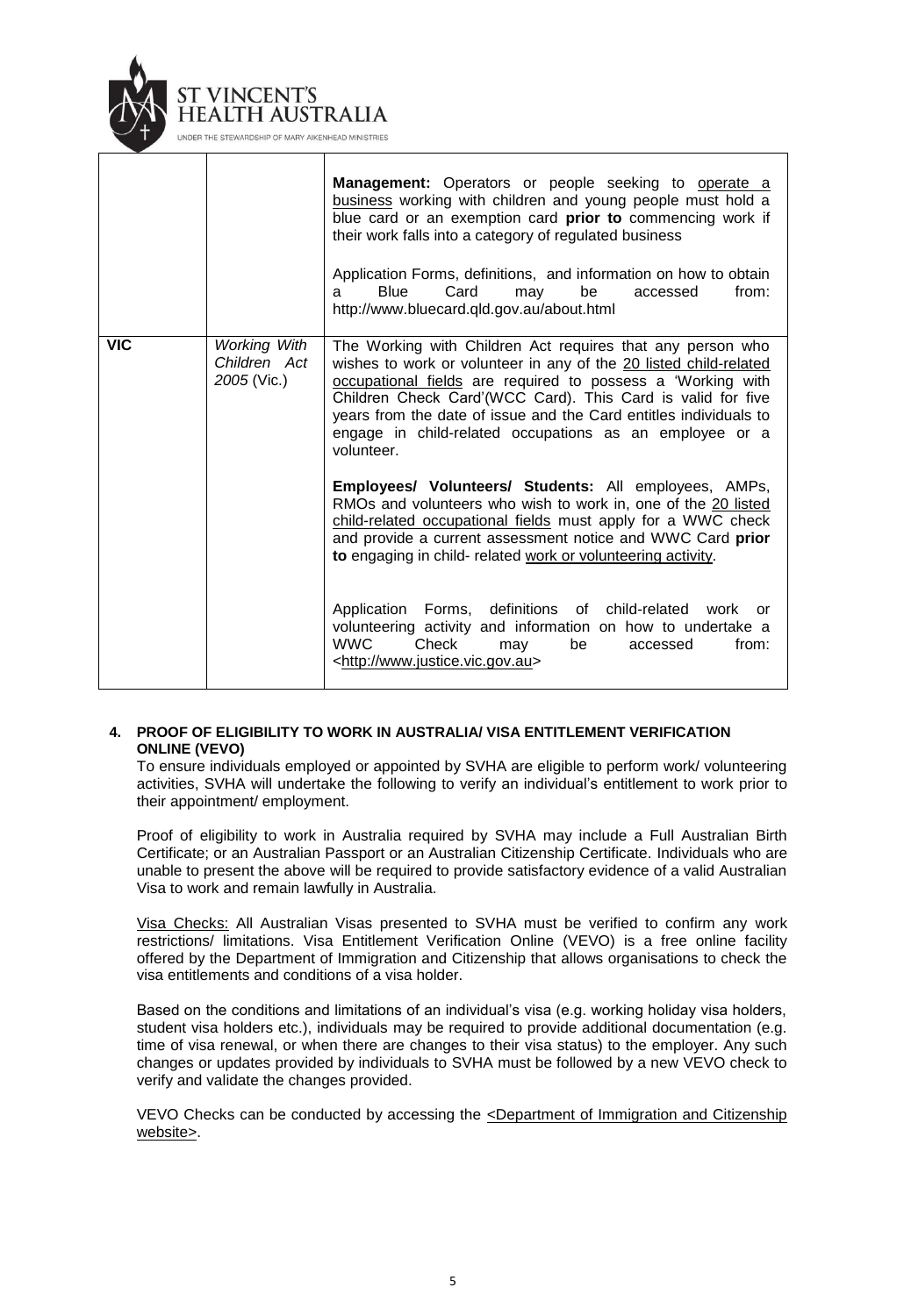

Applies to: All persons appointed by SVHA to undertake work including permanent/ temporary/ fixed term/casual employees, VMOs, RMOs.

### **5. EMPLOYMENT HEALTH ASSESSMENT**

Employment with SVHA is based on merit & is conditional on an individual being able to perform the inherent requirements of the position. A person may only be appointed to a position (whether permanent, temporary or casual) when their fitness to carry out the inherent job requirements and job demands of the position is supported by an appropriate health declaration.

The purpose of a health declaration is to help ensure that a person is not placed in an environment or given tasks that will impact upon their health, safety or wellbeing or that of others. The health declaration is required so that appropriate and reasonable action may be taken to ensure that adjustments, where possible, may be made as long as it does not cause the employer unjustifiable hardship. Reasonable action may include the employer requiring the applicant to undertake a medical assessment to further assess their ability to meet the inherent requirements of the role.

# **Other Requirements:**

Regardless of the type of screening, all SVHA facilities must have procedures in place to ensure the following:

### **1. Notification**

- 1.1. Where appropriate, reference to the requirements for pre-employment/ appointment safety screening is clearly articulated in any media used to advertise, position descriptions, recruitment& selection procedures and/or contracts of employment/ appointment.
- 1.2. All individuals are clearly informed of the nature of the check they are to undertake, what it means and the reason for such checks.
- 1.3. Checks (within certain jurisdictions) that require the employer to advise/ warn/ inform an individual of any prohibition on applications and declarations must be made in writing.
- 1.4. All checks are undertaken following obtaining written consent from the individual concerned.
- 1.5. Inform all Contractors (Clinical & Non Clinical Services) and Educational Institutions of their requirements to conform with this policy by ensuring all checks have been completed with evidence of satisfactory outcome provided to SVHA prior to the initial instance of work undertaken by an individual (agency staff, contractor or student) within an SVHA facility.

### **2. Recruitment & Selection**

- 2.1. Hiring Managers, Interview & Selection Panels have clearly defined roles, responsibilities and are provided with adequate training on facility/ regional procedures pertaining to preemployment/ appointment safety checks.
- 2.2. Individuals are not automatically precluded from being considered for a position/ placement if they have a disclosable record.
- 2.3. Each SVHA region has a risk based assessment methodology & criteria that is fair and defensible; appoint atleast one designated officer to manage the assessment process to determine whether an applicant is suitable for employment or placement in the event of a disclosable record/ negative notice.

### **3. Privacy & Confidentiality**

- 3.1. At all times, procedural fairness principles, privacy and confidentiality must be maintained when conducting pre-employment/ appointment safety screening check**.**
- 3.2. The collection, verification, recording, storage and monitoring (validity of visa, checks etc.) of information is in accordance with the relevant privacy policy, legislative requirements and accreditation guidelines.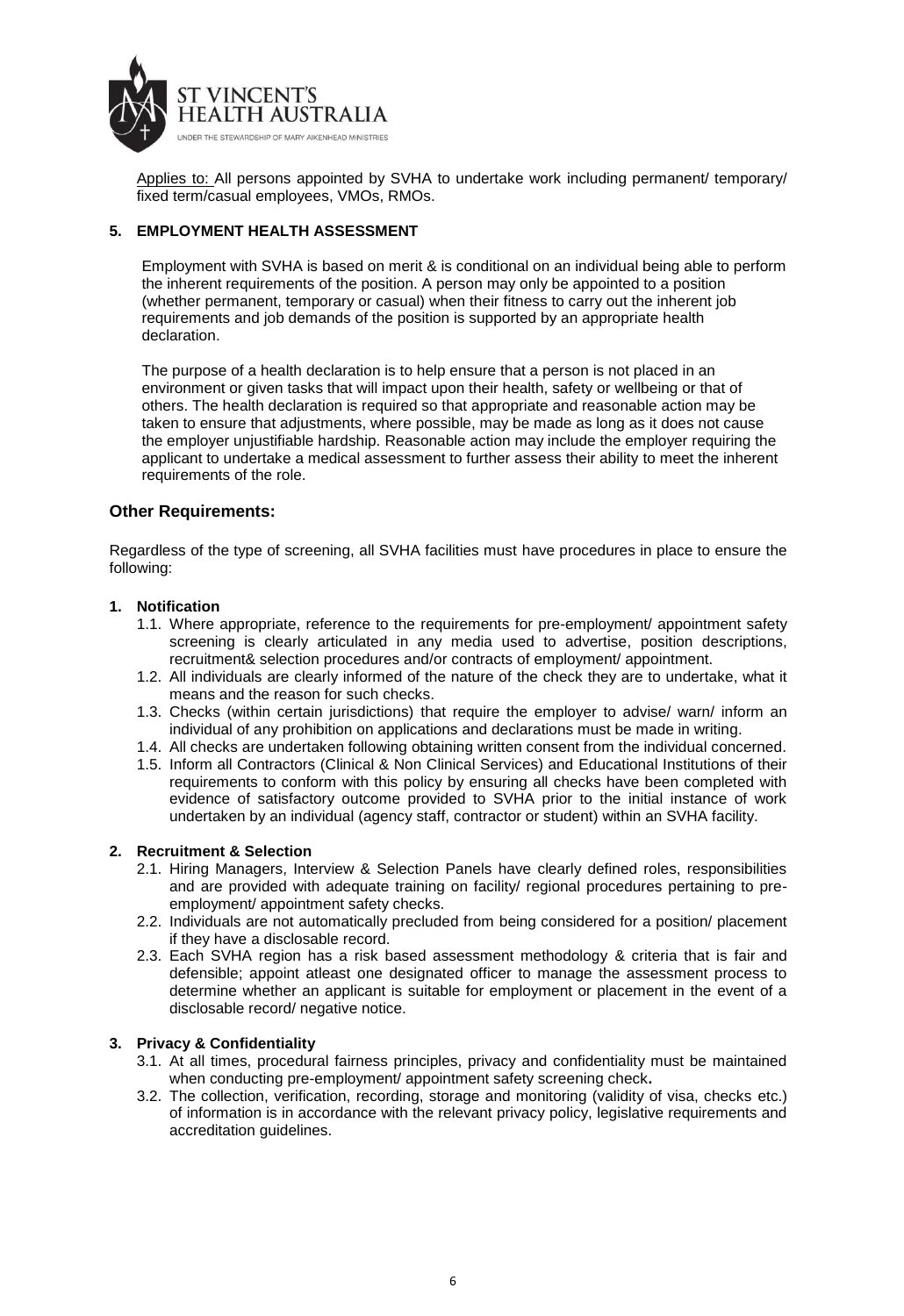

3.3. Any information relating to the Employment Risk Assessment (where one is conducted) must be filed separately from the personnel file and under secure conditions, only accessed by authorised persons.

### **4. Cost**

4.1. The responsibility for cost associated with conducting pre-employment safety checks shall be as determined by the respective SVHA facility.

### **5. Offer of Employment**

- 5.1. All conditional offers (of appointment/ employment) made pending outcome of Police Check and/or Working With Children Check are done only on an exceptional circumstances where the Police Check and/or Working with Children Check for the preferred applicant is not immediately available and a delay in recruitment will significantly disadvantage the organisation. Such conditional offers must be in compliance with relevant jurisdictional requirements. For all conditional offers made, individuals must provide evidence of application for a police check/ working with children check with the relevant agency and a statutory declaration as appropriate, prior to commencing their employment/placement/ contract. Until the outcome of the relevant check is obtained, the person will be subject to appropriate supervision during the periods the person has access to care recipients.
- 5.2. Revoking or Termination of an appointment/ employment due to the outcome of a preemployment/ appointment safety check or a changes to circumstances that affects ones (Police/ Working With Children) record is fully documented, is fair, consistent, based on the principles of natural justice, is conducted in a manner that complies with relevant legislation, communicated to the individual in writing.
- 5.3. There is no requirement to rescreen existing employees changing positions within/ between SVHA services if their employment is continuous with no break in service unless rescreening is required due to specific legislative requirements e.g. employment in high risk areas or on renewal of credentialing in accordance with the SVHA policy on Clinical Credentialing and Defining Scope of Clinical Practice.
- 5.4. A health declaration is undertaken prior to any offer of employment being made.

#### **6. Individual Responsibilities**

It is the responsibility of each individual (employee, prospective employee, VMOs, RMOs, volunteers, students, contractors, agency staff) to:

- 6.1. Advise their line manager or a manager of the Nursing/ Medical Workforce/ Human Resources Department of any changes to their circumstances relating to working in Australia (e.g. visa), Working With Children, working within a health care facility or a change to their police record (e.g. being charged or convicted with a criminal offence).
- 6.2. Monitor the validity of their police checks, WWC Cards/ Blue Cards, visa (as applicable) and ensure timely submission of relevant consent/ declaration/ application forms.
- 6.3. Where a WWC/ Blue 'Card' is issued, this is carried at all times when working with children.

# **Legal and Compliance Considerations**:

Aged Care Act 1997 (Cth) Commission for Children and Young People Act 1998 (NSW) *Child Protection (Working With Children) Act 2012;*  Commission for Children and Young People and Child Guardian Act 2000 (Qld.) Child Protection Act, 1999 (Qld.) Working With Children Act 2005 (Vic.) [Criminal Records Act 1991 \(NSW\)](http://www.austlii.edu.au/au/legis/nsw/consol_act/cra1991167/index.html) DOH Guidelines, Pre-employment/Pre-placement Safety Screening (Police Checks) (Vic.) Model Work, Health & Safety Act 2011

### **Relevant References**:

SVHA Clinical Credentialing and Defining Scope of Clinical Practice Policy